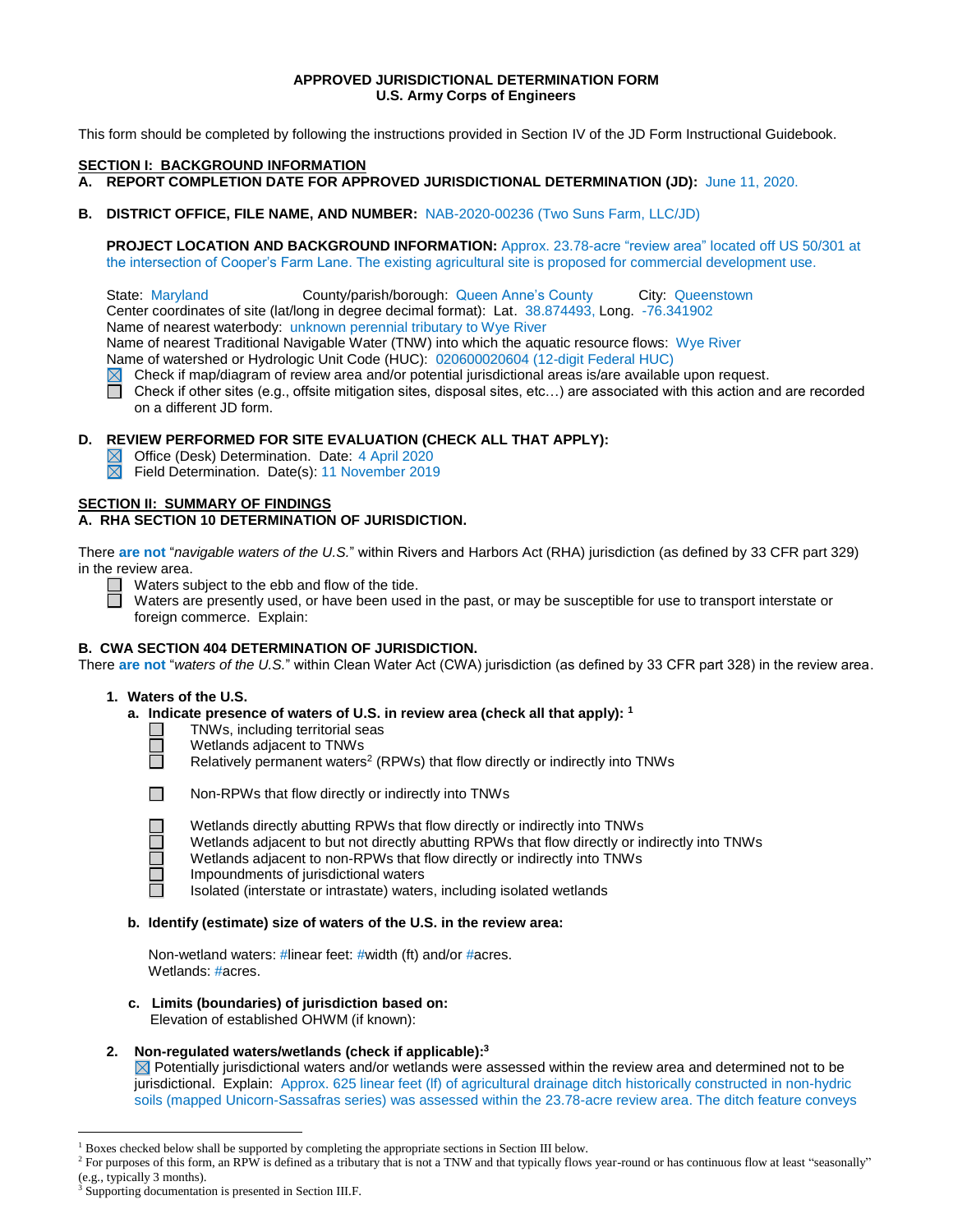upland flow from roadside ditches constructed to drain US 50/301. The ditch feature does not exhibit a defined ordinary high water mark (OHWM), appears to have been constructed wholly in, and only draining uplands, and does not carry a relatively permanent flow of water. Refer to Section III.F.

### **SECTION III: CWA ANALYSIS**

# **A. TNWs AND WETLANDS ADJACENT TO TNWs**

**The agencies will assert jurisdiction over TNWs and wetlands adjacent to TNWs. If the aquatic resource is a TNW, complete Section III.A.1 and Section III.D.1. only; if the aquatic resource is a wetland adjacent to a TNW, complete Sections III.A.1 and 2 and Section III.D.1.; otherwise, see Section III.B below**.

### **1. TNW**

Identify TNW:

Summarize rationale supporting determination:

#### **2. Wetland adjacent to TNW**

Summarize rationale supporting conclusion that wetland is "adjacent":

### **B. CHARACTERISTICS OF TRIBUTARY (THAT IS NOT A TNW) AND ITS ADJACENT WETLANDS (IF ANY):**

**This section summarizes information regarding characteristics of the tributary and its adjacent wetlands, if any, and it helps determine whether or not the standards for jurisdiction established under** *Rapanos* **have been met.** 

**The agencies will assert jurisdiction over non-navigable tributaries of TNWs where the tributaries are "relatively permanent waters" (RPWs), i.e. tributaries that typically flow year-round or have continuous flow at least seasonally (e.g., typically 3 months). A wetland that directly abuts an RPW is also jurisdictional. If the aquatic resource is not a TNW, but has year-round (perennial) flow, skip to Section III.D.2. If the aquatic resource is a wetland directly abutting a tributary with perennial flow, skip to Section III.D.4.** 

**A wetland that is adjacent to but that does not directly abut an RPW requires a significant nexus evaluation. Corps districts and EPA regions will include in the record any available information that documents the existence of a significant nexus between a relatively permanent tributary that is not perennial (and its adjacent wetlands if any) and a traditional navigable water, even though a significant nexus finding is not required as a matter of law.**

**If the waterbody<sup>4</sup> is not an RPW, or a wetland directly abutting an RPW, a JD will require additional data to determine if the waterbody has a significant nexus with a TNW. If the tributary has adjacent wetlands, the significant nexus evaluation must consider the tributary in combination with all of its adjacent wetlands. This significant nexus evaluation that combines, for analytical purposes, the tributary and all of its adjacent wetlands is used whether the review area identified in the JD request is the tributary, or its adjacent wetlands, or both. If the JD covers a tributary with adjacent wetlands, complete Section III.B.1 for the tributary, Section III.B.2 for any onsite wetlands, and Section III.B.3 for all wetlands adjacent to that tributary, both onsite and offsite. The determination whether a significant nexus exists is determined in Section III.C below.**

**1. Characteristics of non-TNWs that flow directly or indirectly into TNW**

# **(i) General Area Conditions:**

 Watershed size: Drainage area: Average annual rainfall: Average annual snowfall:

#### **(ii) Physical Characteristics:**

 $\overline{a}$ 

(a) Relationship with TNW:  $\Box$  Tributary flows directly into TNW. □ Tributary flows through # tributaries before entering TNW.

Project waters are # river miles from TNW. Project waters are # river miles from RPW. Project waters are # aerial (straight) miles from TNW. Project waters are # aerial (straight) miles from RPW. Project waters cross or serve as state boundaries. Explain: ...

<sup>4</sup> Note that the Instructional Guidebook contains additional information regarding swales, ditches, washes, and erosional features generally and in the arid West.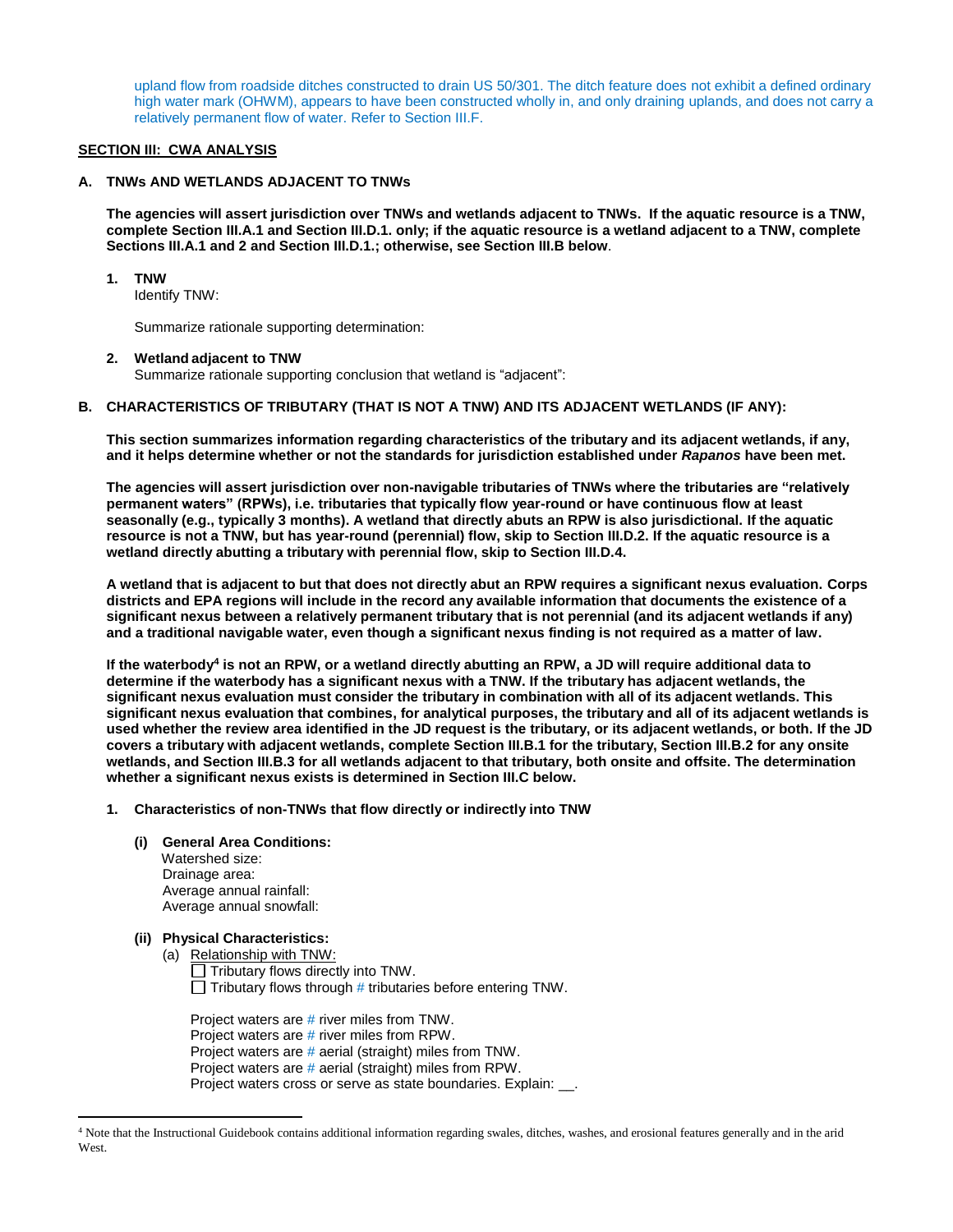Tributary stream order, if known:

(b) General Tributary Characteristics (check all that apply): **Tributary is:** 

| I Natural                              |  |
|----------------------------------------|--|
| $\Box$ Artificial (man-made). Explain: |  |
| Manipulated (man-altered). Explain:    |  |

**Tributary** properties with respect to top of bank (estimate):

Average width: Average depth:

 $(c)$ 

 $\overline{a}$ 

Average side slopes:

Primary tributary substrate composition (check all that apply):

| r mnary mpalary babbliato composition (oncent an inat apply).<br>Sands<br>Silts<br>Concrete<br>Muck<br>Cobbles<br>Gravel<br><b>Bedrock</b><br>Vegetation. Type/% cover:<br>Other. Explain: |  |  |  |  |  |  |  |
|--------------------------------------------------------------------------------------------------------------------------------------------------------------------------------------------|--|--|--|--|--|--|--|
| Tributary condition/stability [e.g., highly eroding, sloughing banks]. Explain:<br>Tributary geometry:<br>Tributary gradient (approximate average slope):                                  |  |  |  |  |  |  |  |
| Flow:<br>Tributary provides for:                                                                                                                                                           |  |  |  |  |  |  |  |
| Estimate average number of flow events in review area/year:                                                                                                                                |  |  |  |  |  |  |  |
| Describe flow regime:                                                                                                                                                                      |  |  |  |  |  |  |  |
| Other information on duration and volume:                                                                                                                                                  |  |  |  |  |  |  |  |
| Surface flow is: Characteristics:                                                                                                                                                          |  |  |  |  |  |  |  |
| Subsurface flow:                                                                                                                                                                           |  |  |  |  |  |  |  |

□ Dye (or other) test performed: N/A.

| Tributary has (check all that apply):<br>Bed and banks<br>$\Box$ OHWM <sup>6</sup> (check all indicators that apply):<br>clear, natural line impressed on the bank<br>changes in the character of soil<br>shelving<br>vegetation matted down, bent, or absent<br>leaf litter disturbed or washed away<br>sediment deposition<br>water staining | the presence of litter and debris<br>destruction of terrestrial vegetation<br>the presence of wrack line<br>sediment sorting<br>scour<br>multiple observed or predicted flow events<br>abrupt change in plant community |
|------------------------------------------------------------------------------------------------------------------------------------------------------------------------------------------------------------------------------------------------------------------------------------------------------------------------------------------------|-------------------------------------------------------------------------------------------------------------------------------------------------------------------------------------------------------------------------|
|                                                                                                                                                                                                                                                                                                                                                |                                                                                                                                                                                                                         |
| other (list):                                                                                                                                                                                                                                                                                                                                  |                                                                                                                                                                                                                         |
| Discontinuous OHWM. <sup>7</sup> Explain: N/A.                                                                                                                                                                                                                                                                                                 |                                                                                                                                                                                                                         |

If factors other than the OHWM were used to determine lateral extent of CWA jurisdiction (check all that apply):

| $\Box$ High Tide Line indicated by:              | $\Box$ Mean High Water Mark indicated by: |
|--------------------------------------------------|-------------------------------------------|
| $\Box$ oil or scum line along shore objects      | $\Box$ survey to available datum;         |
| $\Box$ fine shell or debris deposits (foreshore) | $\Box$ physical markings;                 |

<sup>5</sup> Flow route can be described by identifying, e.g., tributary a, which flows through the review area, to flow into tributary b, which then flows into TNW. <sup>6</sup>A natural or man-made discontinuity in the OHWM does not necessarily sever jurisdiction (e.g., where the stream temporarily flows underground, or where the OHWM has been removed by development or agricultural practices). Where there is a break in the OHWM that is unrelated to the waterbody's flow regime (e.g., flow over a rock outcrop or through a culvert), the agencies will look for indicators of flow above and below the break 7 Ibid.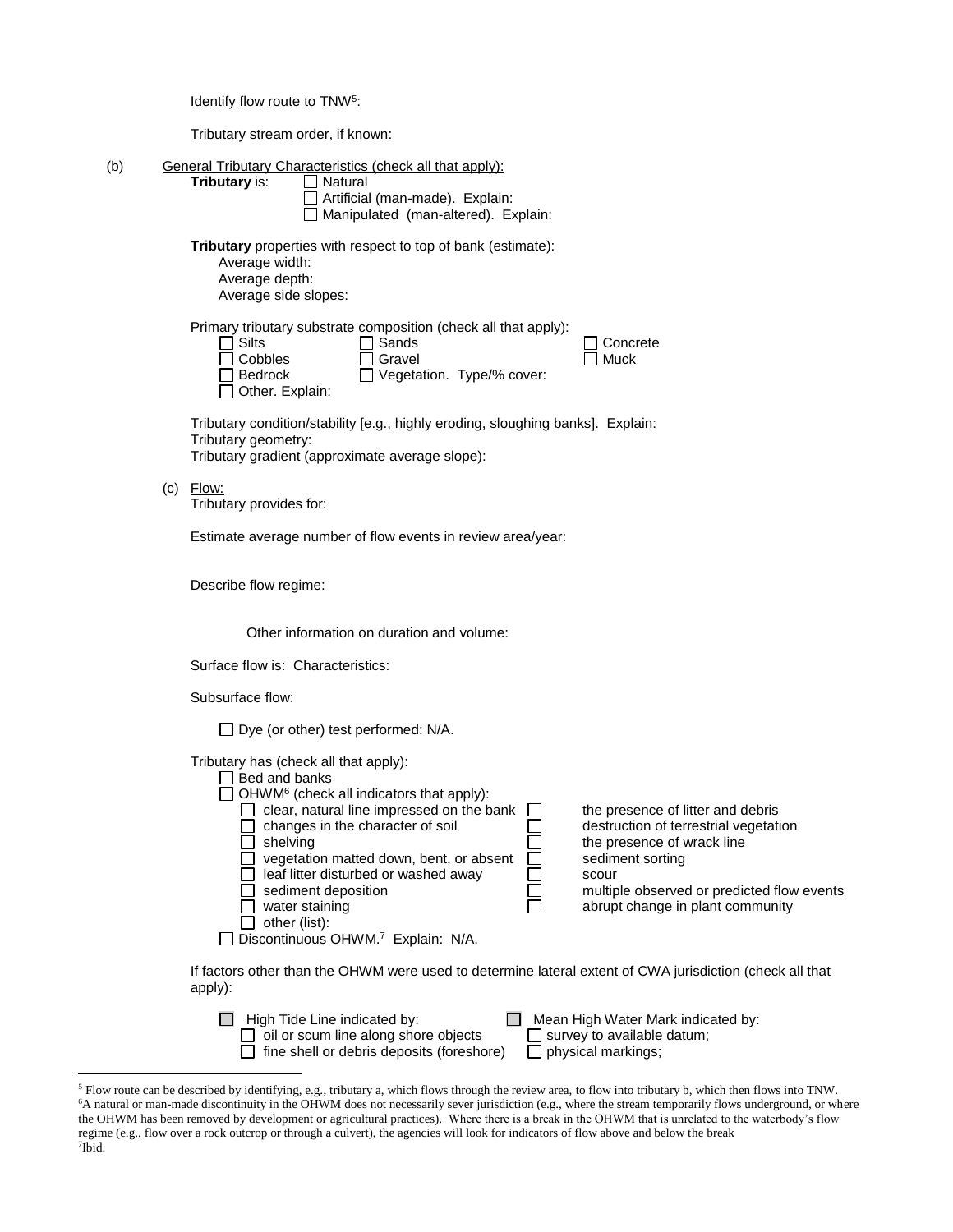tidal gauges  $\Box$  other (list):

 $\Box$  physical markings/characteristics  $\Box$  vegetation lines/changes in vegetation types.

**(iii) Chemical Characteristics:**

Characterize tributary (e.g., water color is clear, discolored, oily film; water quality; general watershed characteristics, etc.). Explain: waters convey Identify specific pollutants, if known:

# **(iv) Biological Characteristics. Channel supports (check all that apply):**

- $\Box$  Riparian corridor. Characteristics (type, average width):
- Wetland fringe. Characteristics:
- $\Box$  Habitat for:

 $\Box$  Federally Listed species. Explain findings:

- Fish/spawn areas. Explain findings:
- Other environmentally-sensitive species. Explain findings:
- Aquatic/wildlife diversity. Explain findings:

### **2. Characteristics of wetlands adjacent to non-TNW that flow directly or indirectly into TNW**

### **(i) Physical Characteristics:**

(a) General Wetland Characteristics:

Properties: Wetland size: Wetland type. Explain: Wetland quality. Explain:

Project wetlands cross or serve as state boundaries. Explain:

(b) General Flow Relationship with Non-TNW: Flow is: Explain:

Surface flow is**:**  Characteristics:

Subsurface flow:Explain findings:  $\Box$  Dye (or other) test performed:

- (c) Wetland Adjacency Determination with Non-TNW:
	- $\Box$  Directly abutting
	- $\Box$  Not directly abutting
	- Discrete wetland hydrologic connection. Explain:
		- Ecological connection. Explain:
		- $\Box$  Separated by berm/barrier. Explain:
- (d) Proximity (Relationship) to TNW
	- Project wetlands are \_\_ river miles from TNW. Project waters are \_\_ aerial (straight) miles from TNW. Flow is from: . Estimate approximate location of wetland as within the \_\_ floodplain.

# **(ii) Chemical Characteristics:**

Characterize wetland system (e.g., water color is clear, brown, oil film on surface; water quality; general watershed characteristics; etc.). Explain:

Identify specific pollutants, if known:

### **(iii) Biological Characteristics. Wetland supports (check all that apply):**

- $\Box$  Riparian buffer. Characteristics (type, average width):
- Vegetation type/percent cover. Explain:
	- Habitat for:  $\Box$
	- Federally Listed species. Explain findings:
	- Fish/spawn areas. Explain findings:
	- $\Box$  Other environmentally-sensitive species. Explain findings:
	- Aquatic/wildlife diversity. Explain findings:
- **3. Characteristics of all wetlands adjacent to the tributary (if any)**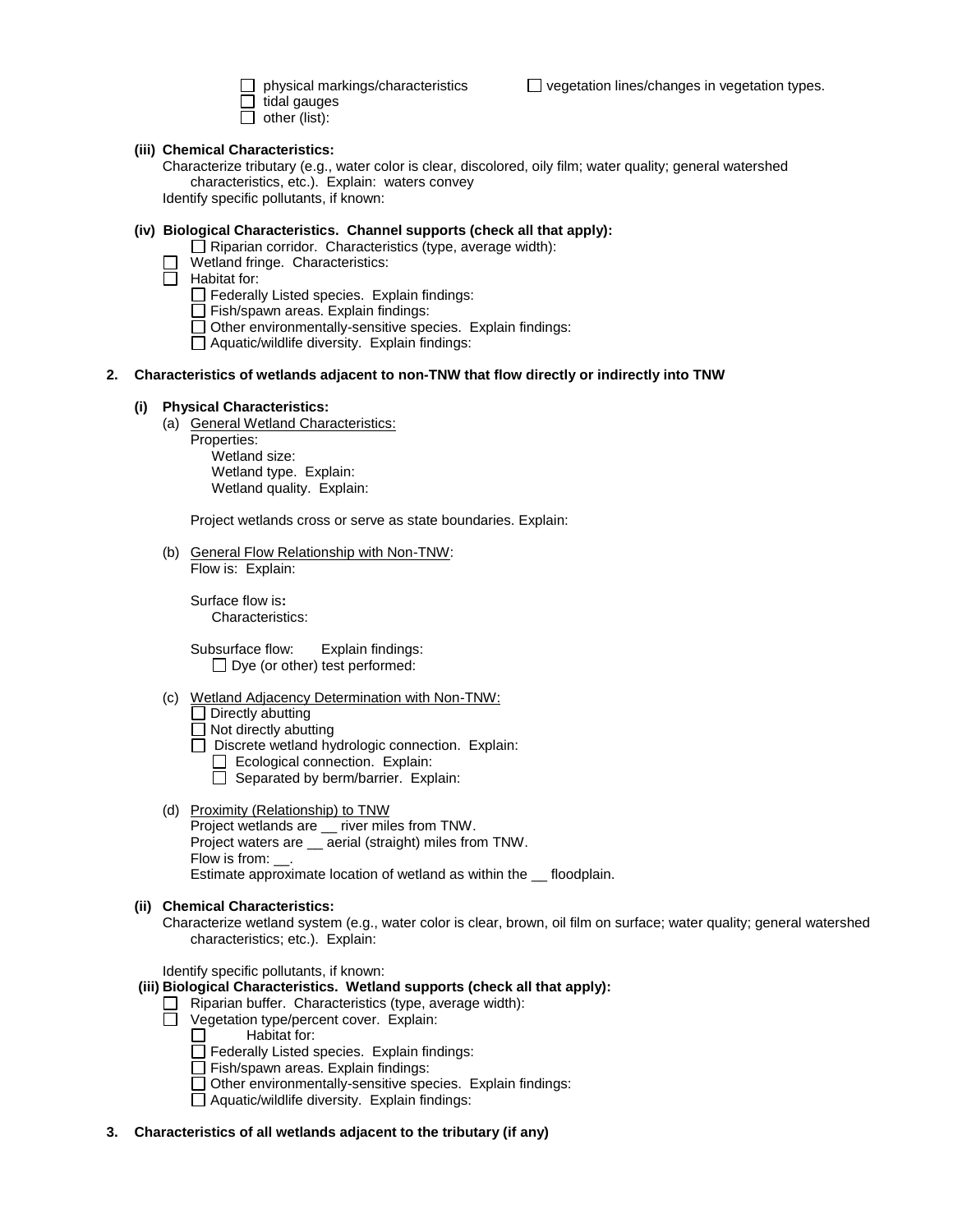All wetland(s) being considered in the cumulative analysis: Approximately \_\_ acres in total are being considered in the cumulative analysis.

For each wetland, specify the following:

| Directly abuts? (Y/N) | Size (in acres) | Directly abuts? (Y/N) | Size (in acres) |
|-----------------------|-----------------|-----------------------|-----------------|
|-----------------------|-----------------|-----------------------|-----------------|

Summarize overall biological, chemical and physical functions being performed: **Refer to Section IV.B.**

### **C. SIGNIFICANT NEXUS DETERMINATION**

**A significant nexus analysis will assess the flow characteristics and functions of the tributary itself and the functions performed by any wetlands adjacent to the tributary to determine if they significantly affect the chemical, physical, and biological integrity of a TNW. For each of the following situations, a significant nexus exists if the tributary, in combination with all of its adjacent wetlands, has more than a speculative or insubstantial effect on the chemical, physical and/or biological integrity of a TNW. Considerations when evaluating significant nexus include, but are not limited to the volume, duration, and frequency of the flow of water in the tributary and its proximity to a TNW, and the functions performed by the tributary and all its adjacent wetlands. It is not appropriate to determine significant nexus based solely on any specific threshold of distance (e.g. between a tributary and its adjacent wetland or between a tributary and the TNW). Similarly, the fact an adjacent wetland lies within or outside of a floodplain is not solely determinative of significant nexus.** 

#### **Draw connections between the features documented and the effects on the TNW, as identified in the** *Rapanos* **Guidance and discussed in the Instructional Guidebook. Factors to consider include, for example:**

- Does the tributary, in combination with its adjacent wetlands (if any), have the capacity to carry pollutants or flood waters to TNWs, or to reduce the amount of pollutants or flood waters reaching a TNW?
- Does the tributary, in combination with its adjacent wetlands (if any), provide habitat and lifecycle support functions for fish and other species, such as feeding, nesting, spawning, or rearing young for species that are present in the TNW?
- Does the tributary, in combination with its adjacent wetlands (if any), have the capacity to transfer nutrients and organic carbon that support downstream foodwebs?
- Does the tributary, in combination with its adjacent wetlands (if any), have other relationships to the physical, chemical, or biological integrity of the TNW?

### **Note: the above list of considerations is not inclusive and other functions observed or known to occur should be documented below:**

- **1. Significant nexus findings for non-RPW that has no adjacent wetlands and flows directly or indirectly into TNWs.** Explain findings of presence or absence of significant nexus below, based on the tributary itself, then go to Section III.D:
- **2. Significant nexus findings for non-RPW and its adjacent wetlands, where the non-RPW flows directly or indirectly into TNWs.** Explain findings of presence or absence of significant nexus below, based on the tributary in combination with all of its adjacent wetlands, then go to Section III.D:
- **3. Significant nexus findings for wetlands adjacent to an RPW but that do not directly abut the RPW.** Explain findings of presence or absence of significant nexus below, based on the tributary in combination with all of its adjacent wetlands, then go to Section III.D:

# **D. DETERMINATIONS OF JURISDICTIONAL FINDINGS. THE SUBJECT WATERS/WETLANDS ARE (CHECK ALL THAT APPLY):**

- **1. TNWs and Adjacent Wetlands.** Check all that apply and provide size estimates in review area:  $\Box$  TNWs:
	- Wetlands adjacent to TNWs:
- **2. RPWs that flow directly or indirectly into TNWs.**
	- □ Tributaries of TNWs where tributaries typically flow year-round are jurisdictional. Provide data and rationale indicating that tributary is perennial:
	- $\Box$  Tributaries of TNW where tributaries have continuous flow "seasonally" (e.g., typically three months each year) are jurisdictional. Data supporting this conclusion is provided at Section III.B. Provide rationale indicating that tributary flows seasonally:

Provide estimates for jurisdictional waters in the review area (check all that apply):  $\Box$  Tributary waters: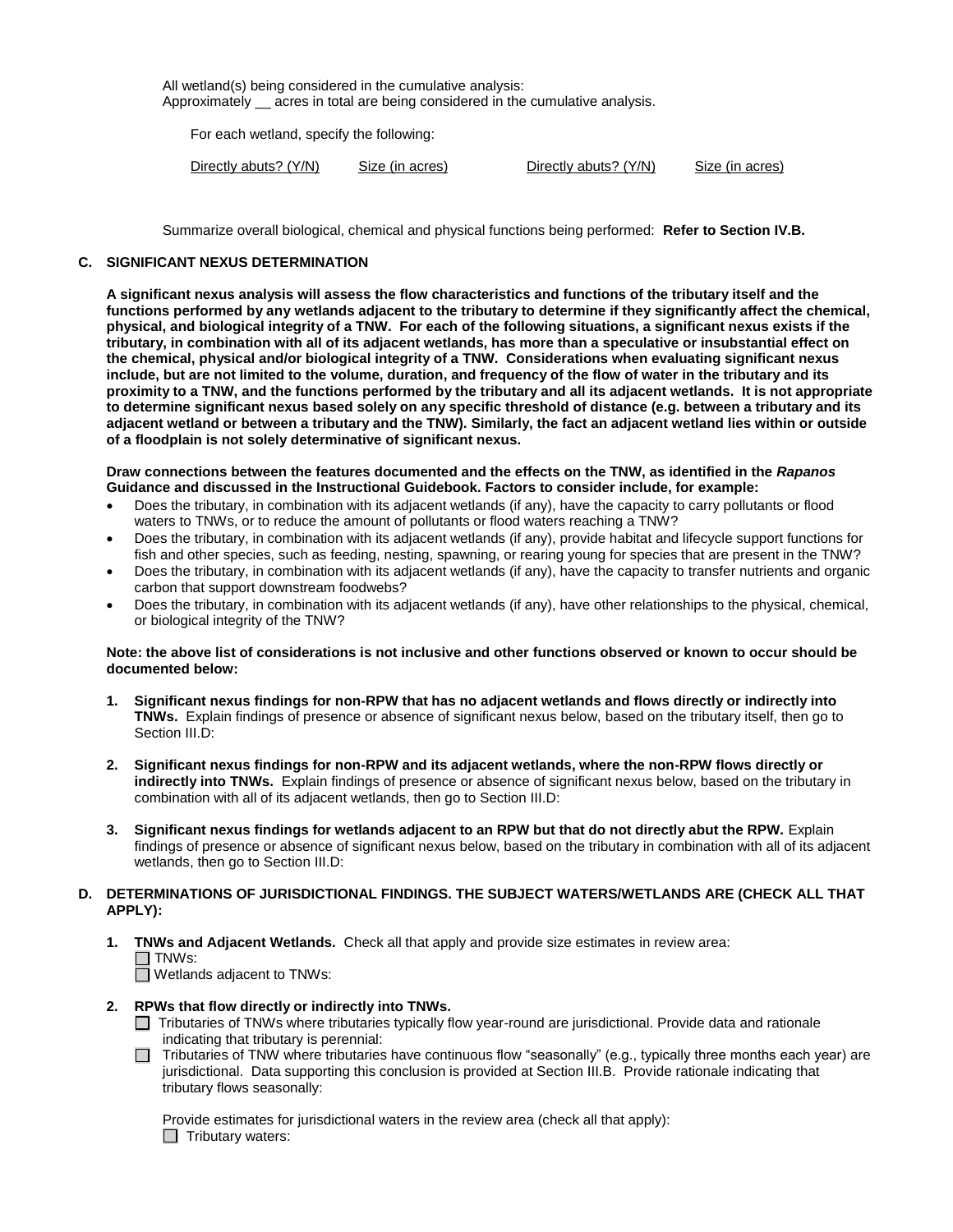□ Other non-wetland waters: acres. Identify type(s) of waters:

- **3. Non-RPWs<sup>8</sup> that flow directly or indirectly into TNWs.**
	- Waterbody that is not a TNW or an RPW, but flows directly or indirectly into a TNW, and it has a significant nexus with a TNW is jurisdictional. Data supporting this conclusion is provided at Section III.C.

Provide estimates for jurisdictional waters within the review area (check all that apply):

- □ Tributary waters:
- **D** Other non-wetland waters:

Identify type(s) of waters:

# **4. Wetlands directly abutting an RPW that flow directly or indirectly into TNWs.**

- Wetlands directly abut RPW and thus are jurisdictional as adjacent wetlands.  $\Box$ 
	- □ Wetlands directly abutting an RPW where tributaries typically flow year-round. Provide data and rationale indicating that tributary is perennial in Section III.D.2, above.

Provide rationale indicating that wetland is directly abutting an RPW:

■ Wetlands directly abutting an RPW where tributaries typically flow "seasonally." Provide data indicating that tributary is seasonal in Section III.B and rationale in Section III.D.2, above. Provide rationale indicating that wetland is directly abutting an RPW:

Provide acreage estimates for jurisdictional wetlands in the review area:

- **5. Wetlands adjacent to but not directly abutting an RPW that flow directly or indirectly into TNWs.**
	- $\Box$  Wetlands that do not directly abut an RPW, but when considered in combination with the tributary to which they are adjacent and with similarly situated adjacent wetlands, have a significant nexus with a TNW are jurisidictional. Data supporting this conclusion is provided at Section III.C.

Provide acreage estimates for jurisdictional wetlands in the review area:

# **6. Wetlands adjacent to non-RPWs that flow directly or indirectly into TNWs.**

 $\Box$  Wetlands adjacent to such waters, and have when considered in combination with the tributary to which they are adjacent and with similarly situated adjacent wetlands, have a significant nexus with a TNW are jurisdictional. Data supporting this conclusion is provided at Section III.C.

Provide estimates for jurisdictional wetlands in the review area:

# **7. Impoundments of jurisdictional waters.<sup>9</sup>**

As a general rule, the impoundment of a jurisdictional tributary remains jurisdictional.

- Demonstrate that impoundment was created from "waters of the U.S.," or
- Demonstrate that water meets the criteria for one of the categories presented above (1-6), or
- $\Box$  Demonstrate that water is isolated with a nexus to commerce (see E below).
- **E. ISOLATED [INTERSTATE OR INTRA-STATE] WATERS, INCLUDING ISOLATED WETLANDS, THE USE, DEGRADATION OR DESTRUCTION OF WHICH COULD AFFECT INTERSTATE COMMERCE, INCLUDING ANY SUCH WATERS (CHECK ALL THAT APPLY):<sup>10</sup>**

 $\Box$  which are or could be used by interstate or foreign travelers for recreational or other purposes.

- 戸 from which fish or shellfish are or could be taken and sold in interstate or foreign commerce.
- П which are or could be used for industrial purposes by industries in interstate commerce.
- Interstate isolated waters.Explain:
- Other factors. Explain:

# **Identify water body and summarize rationale supporting determination:**

Provide estimates for jurisdictional waters in the review area (check all that apply):

- □ Tributary waters:
- □ Other non-wetland waters:
	- Identify type(s) of waters:
- Wetlands:

# **F. NON-JURISDICTIONAL WATERS, INCLUDING WETLANDS (CHECK ALL THAT APPLY):**

 $\overline{a}$ 

<sup>8</sup>See Footnote # 3.

<sup>9</sup> To complete the analysis refer to the key in Section III.D.6 of the Instructional Guidebook.

**<sup>10</sup> Prior to asserting or declining CWA jurisdiction based solely on this category, Corps Districts will elevate the action to Corps and EPA HQ for review consistent with the process described in the Corps/EPA** *Memorandum Regarding CWA Act Jurisdiction Following Rapanos.*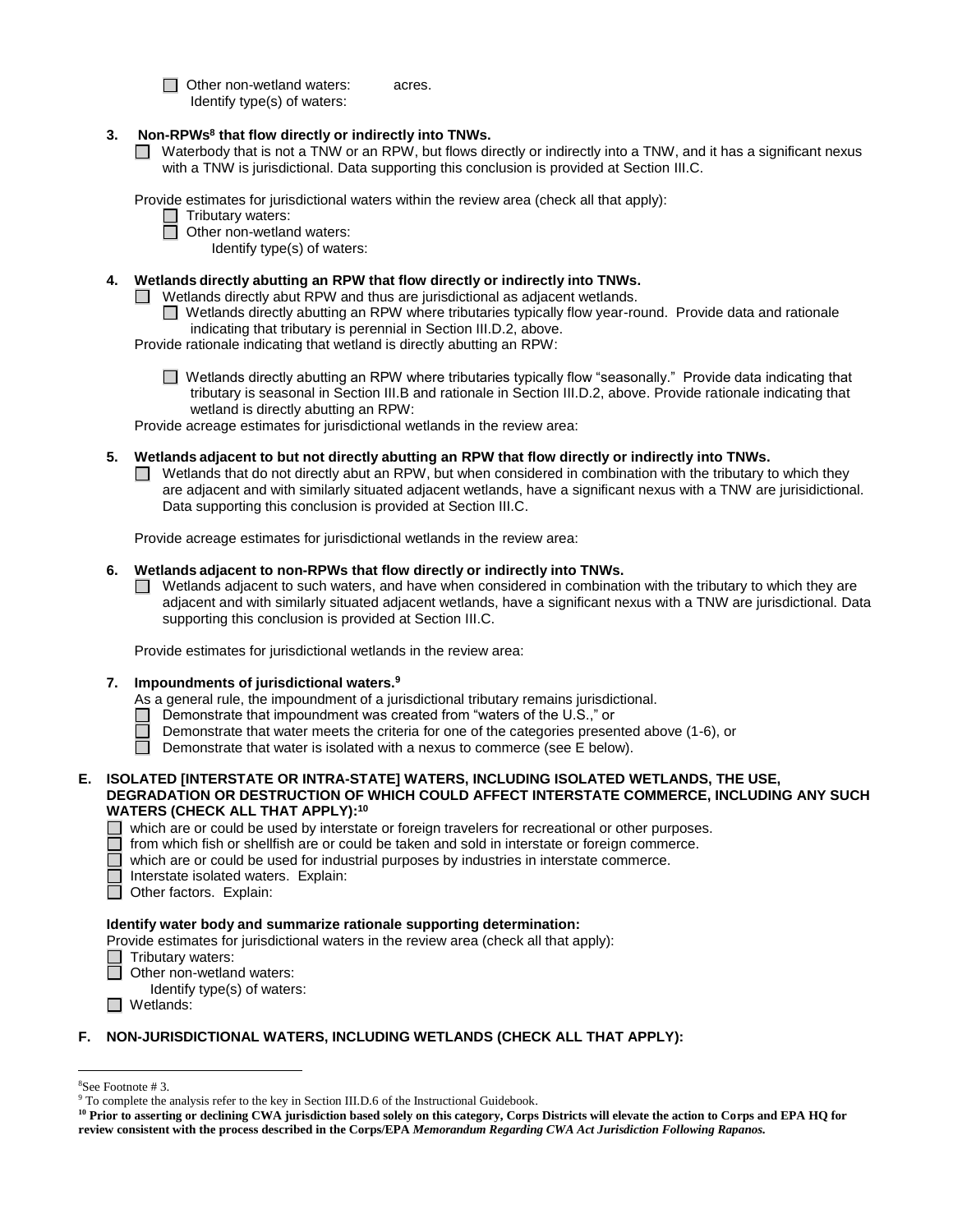| If potential wetlands were assessed within the review area, these areas did not meet the criteria in the 1987 Corps of |
|------------------------------------------------------------------------------------------------------------------------|
| Engineers Wetland Delineation Manual and/or appropriate Regional Supplements.                                          |

Review area included isolated waters with no substantial nexus to interstate (or foreign) commerce.

 $\Box$ Prior to the Jan 2001 Supreme Court decision in "*SWANCC*," the review area would have been regulated based solely on the "Migratory Bird Rule" (MBR).

| Waters do not meet the "Significant Nexus" standard, where such a finding is required for jurisdiction. |  |  |
|---------------------------------------------------------------------------------------------------------|--|--|
| Explain:                                                                                                |  |  |

Other: (explain, if not covered above):Approx. 625 linear feet of upland man-made roadside and agricultural drainage ditch excavated in uplands and draining only uplands. The drainage feature enters the site via a single 36-inch culvert beneath the highway and flows south for approx. 625 lf within a man-made agricultural drainage ditch beneath US 50/301 downslope beneath Cooper Farm Lane. No surface water connection was observed on aerial imagery, ground photos, topographic/landscape maps, or LiDAR. Upslope flow is generally overland topographic sheet flow where the drainage ditch conveys agricultural and roadside contributing surface runoff.

Provide acreage estimates for non-jurisdictional waters in the review area, where the sole potential basis of jurisdiction is the MBR factors (i.e., presence of migratory birds, presence of endangered species, use of water for irrigated agriculture), using best professional judgment (check all that apply):

|  |  |  | Non-wetland waters (i.e., rivers, streams): |  |
|--|--|--|---------------------------------------------|--|
|  |  |  |                                             |  |

Lakes/ponds:

Other non-wetland waters: List type of aquatic resource:

Wetlands:

П

Provide acreage estimates for non-jurisdictional waters in the review area that do not meet the "Significant Nexus" standard, where such a finding is required for jurisdiction (check all that apply):

- □ Non-wetland waters (i.e., rivers, streams):
	- Lakes/ponds:
- $\Box$ Other non-wetland waters: acres. List type of aquatic resource:
- Wetlands:

# **SECTION IV: DATA SOURCES.**

**A. SUPPORTING DATA. Data reviewed for JD (check all that apply -** checked items shall be included in case file and, where checked and requested, appropriately reference sources below):

 $\boxtimes$  Maps, plans, plots or plat submitted by or on behalf of the applicant/consultant: delineation survey plan prepared by Lane Engineering, LLC dated 27 April 2020.

- $\Box$  Data sheets prepared/submitted by or on behalf of the applicant/consultant.
	- Office concurs with data sheets/delineation report.
		- Office does not concur with data sheets/delineation report.
- $\Box$  Data sheets prepared by the Corps:
- $\Box$  Corps navigable waters' study:
- $\overline{\boxtimes}$  U.S. Geological Survey Hydrologic Atlas:
	- $\boxtimes$  USGS NHD data.
	- $\Box$  USGS 8 and 12 digit HUC maps.
	- U.S. Geological Survey map(s). Cite scale & quad name: 1:24,000; Queenstown (7.5-Minute Series)
- USDA Natural Resources Conservation Service Soil Survey. Citation: Queen Anne's County Soil Survey.
- National wetlands inventory map(s). Cite name: NWI Wetland Mapper

State/Local wetland inventory map(s): Maryland Department of Natural Resources State Wetland Inventory GIS data. FEMA/FIRM maps: Panel 24035C0332D.

□ 100-year Floodplain Elevation is: 
□ 100-year Floodplain Elevation is: ◯ (National Geodectic Vertical Datum of 1929)

**N** Photographs:  $\boxtimes$  Aerial (Name & Date): Google Earth aerial imagery years 2013 to 2019; Queen Anne's County Property Viewer 1937 historical aerials or  $\boxtimes$  Other (Name & Date): Photos taken by the Corps during the 11 November 2019 site visit.

- $\Box$  Previous determination(s). File no. and date of response letter:
- $\Box$ Applicable/supporting case law:
- Applicable/supporting scientific literature:
- $\Box$  Other information (please specify):

**B. ADDITIONAL COMMENTS TO SUPPORT JD:** Upland data points were sampled on either side of the drainage ditch feature in question for approximately 625 linear feet from the upslope entry point via the culvert along US 50/301 to the downslope limits at the culvert outlet beneath Cooper Farm Lane. No wetlands vegetation was observed within or adjacent to the drainage ditch feature. The soil samples taken within and adjacent to the agricultural ditch feature did not meet F3 or F6 hydric soil indicator requirements indicating the potential for the ditch feature in question to have been historically constructed in farmed nontidal wetlands. There was no evidence of stress crop areas observed during the 11 November 2019 site visit or recent time lapse